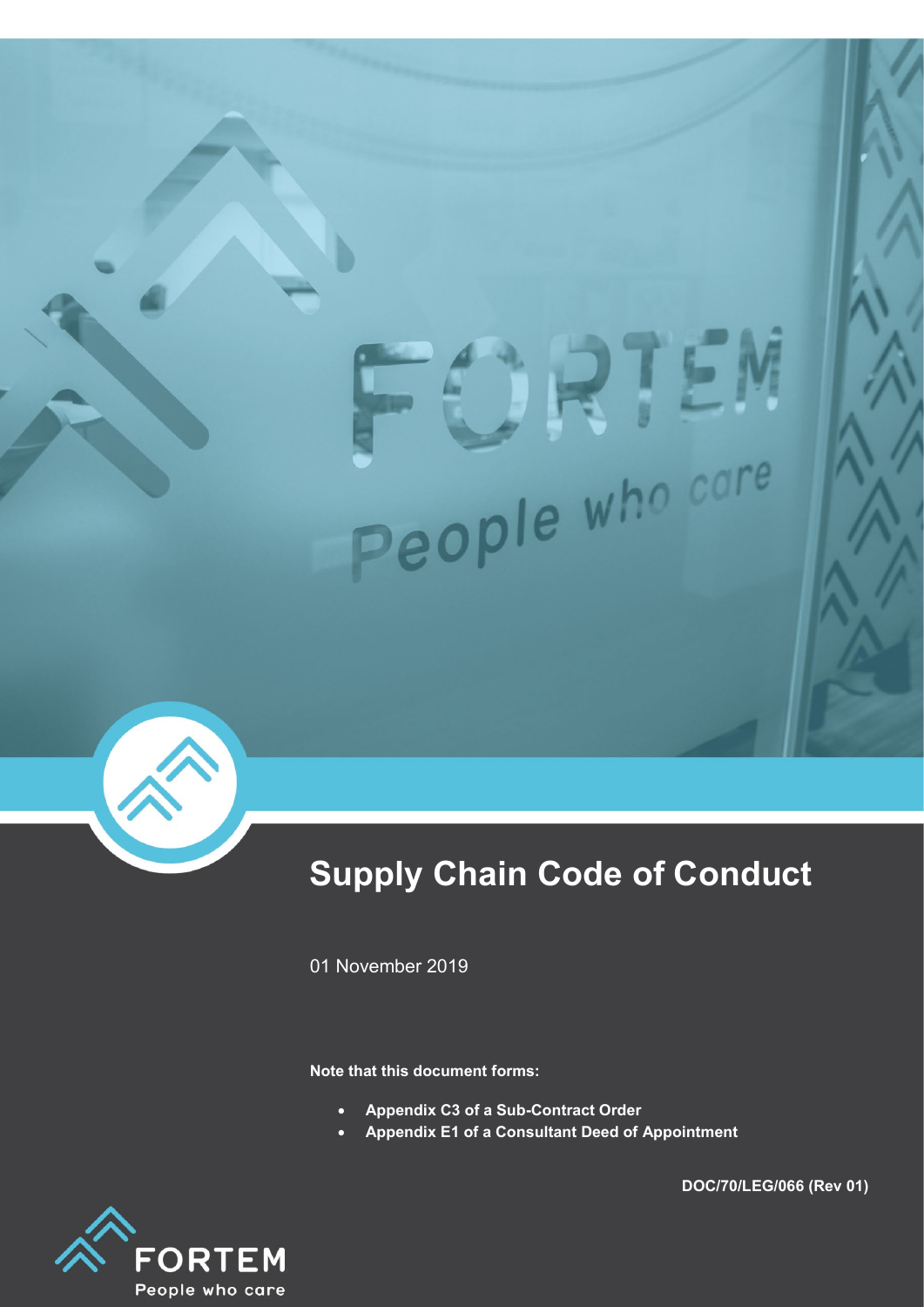### **SUPPLY CHAIN CODE OF CONDUCT**

### **CONTENTS**

- 1. GENERAL PROVISIONS
- 2. [COMPETITION LAW CODE OF CONDUCT](#page-3-0)
- 3. [ANTI-BRIBERY CODE OF CONDUCT](#page-4-0)
- 4. [CRIMINAL CORPORATE OFFENCES CODE OF CONDUCT](#page-5-0)
- 5. HMRC OFF PAYROLL WORKING RULES CODE OF CONDUCT
- 6. [RIGHT TO WORK AND MODERN SLAVERY CODE OF CONDUCT](#page-5-1)
- 7. [WHISTLEBLOWING CODE OF CONDUCT](#page-7-0)
- 8. [DATA PROTECTION CODE OF CONDUCT](#page-8-0)
- 9. [IT CODE OF CONDUCT](#page-11-0)
- 10. [DIGNITY AT WORK CODE OF CONDUCT](#page-12-0)
- 11. [SAFEGUARDING CODE OF CONDUCT](#page-12-1)<br>12. CODE OF ETHICS
- [CODE OF ETHICS](#page-13-0)

# **1. GENERAL PROVISIONS APPLICABLE TO ALL CODES OF CONDUCT**

- 1.1 For the purposes of this Code of Conduct the following words shall have the following meanings:
	- 1.1.1 "Appointment" means (i) any deed of appointment relating to a consultant and the delivery of professional services; (ii) any sub-contract entered into with a sub-contractor for the delivery of works, materials and/or services; (ii) any purchase order for the supply of materials entered; (iv) any agreement for the supply of labour or temporary workers; or  $(v)$  any other agreement which expressly incorporates this Code of Conduct; entered into by a Contractor and a Supplier;
	- 1.1.2 "Contractor" means Willmott Dixon Holdings Limited (company number 198032) or Wimpole Equity Holdings Limited (company number 07065104) or any other company which is a subsidiary of it or a subsidiary of the same parent as such terms are defined in Section 1159 of the Companies Act 2006;
	- 1.1.3 "Corrupt Activity" means engagement in any criminal activity, extortion, fraud, deception, collusion, cartels, abuse of power, embezzlement, trading in influence, money laundering and/or similar capacity including, without limitation, any activity, practice and/or conduct which would constitute an offence under sections 1,2 and/or 6 of the Bribery Act 2010 (as amended from time to time);
	- 1.1.4 "Data Controller" means data controller as defined by the Data Protection Legislation;
	- 1.1.5 "Data Processor" means data processor as defined by the Data Protection Legislation;
	- 1.1.6 "Data Protection Legislation" means all applicable privacy and data protection laws including the Data Protection Act 2018 and the General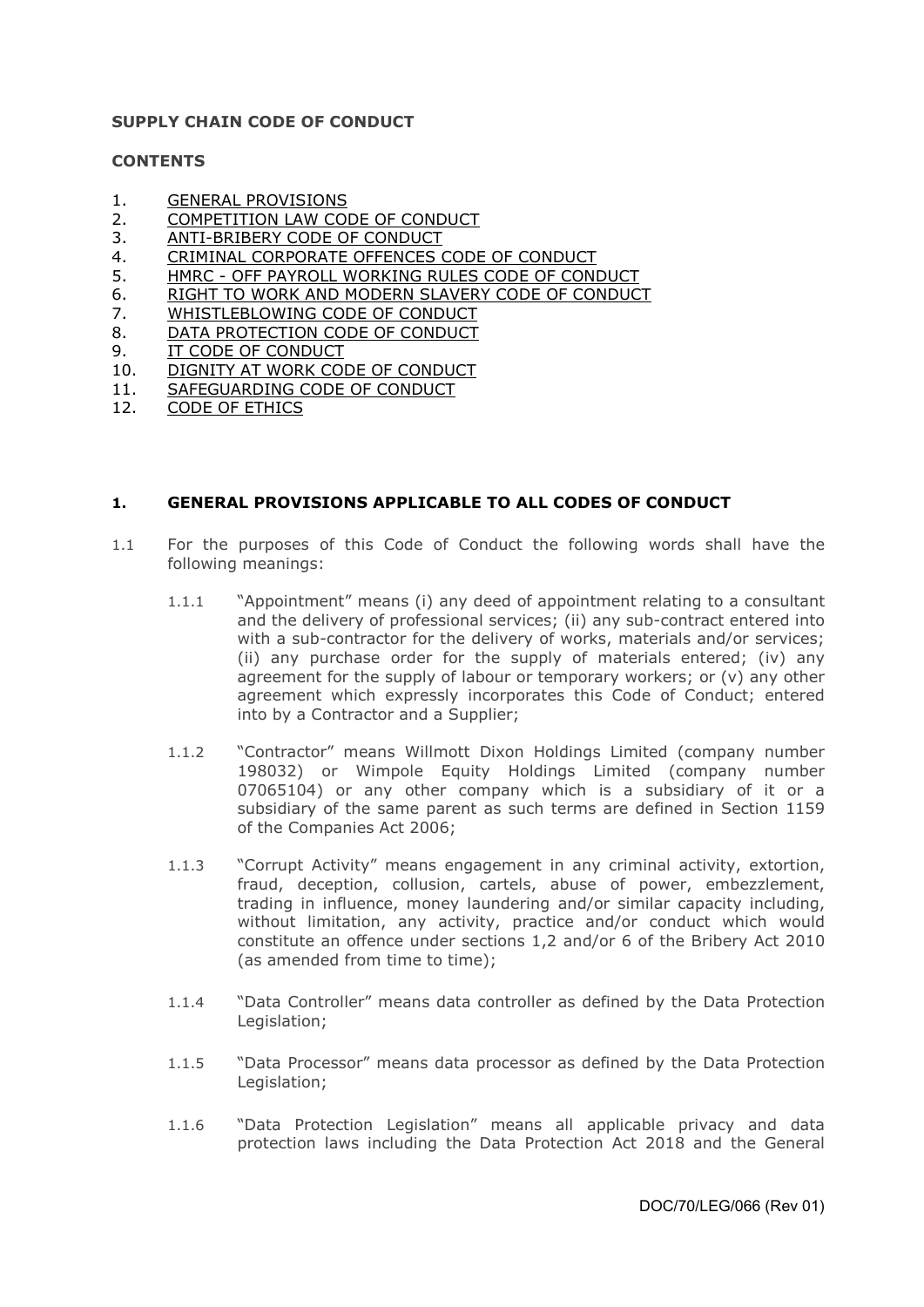Data Protection Regulation ((EU) 2016/679) and any applicable national implementing laws, regulations and secondary legislation in England and Wales relating to the processing of Personal Data and the privacy of electronic communications, as amended, replaced or updated from time to time, including the Privacy and Electronic Communications Directive (2002/58/EC) and the Privacy and Electronic Communications (EC Directive) Regulations 2003 (SI 2003/2426);

- 1.1.7 "Deemed Employment" means an engagement to which Chapter 10 of Part 2 of the Income Tax (Earnings and Pensions) Act 2003 applies;
- 1.1.8 "Personal Data" means personal data as defined by the Data Protection Legislation;
- 1.1.9 "Policies" means any policies published from time to time by any Contractor relating to the completion law, anti-bribery, modern slavery, data protection, whistle blowing and/or corporate criminal offences (and as amended from time to time) which the Supplier is deemed to have received;
- 1.1.10 "Privacy Policy" shall mean the policy published on the website of the Contractor entering into the Appointment (as amended from time-to-time) setting out details of how Personal Data is collected and used;
- 1.1.11 "Prohibited List" shall have the same meaning set out in Regulation 3 of the Employment Relations Act 1999 (Blacklists) Regulations 2010;
- 1.1.12 "Security Aspects Letter" means a set of special contractual conditions which form the part of a classified contract involving handling of, access to or generation of classified information or assets;
- 1.1.13 "Special Categories" means special categories of Personal Data as defined by the Data Protection Legislation (also known as sensitive personal data);
- 1.1.14 "Supplier" means any consultant, sub-contractor and/or supplier providing goods, materials and/or services to any Contractor pursuant to an Appointment
- 1.1.15 "Supplier's People" means any director, officer, worker, employee, contractor, consultants or other person engaged by the Supplier undertaking works, performing services or providing goods in connection with any Appointment.
- 1.1 Any Contractor entering into an Appointment requires all and any of its Suppliers to comply with its Code of Conduct set out in the sub-sections below to the extent that the Code of Conduct is incorporated in any Appointment.
- 1.2 At the date of execution of any Appointment that makes reference to and incorporates this Code of Conduct as a document that a Supplier is required to comply with then the Supplier warrants and undertakes (and the Supplier hereby acknowledges and agrees that execution by the Supplier of any such Appointment that incorporates this Code of Conduct will constitute certification by the Supplier as at the date of execution of that Appointment) that in performing it duties and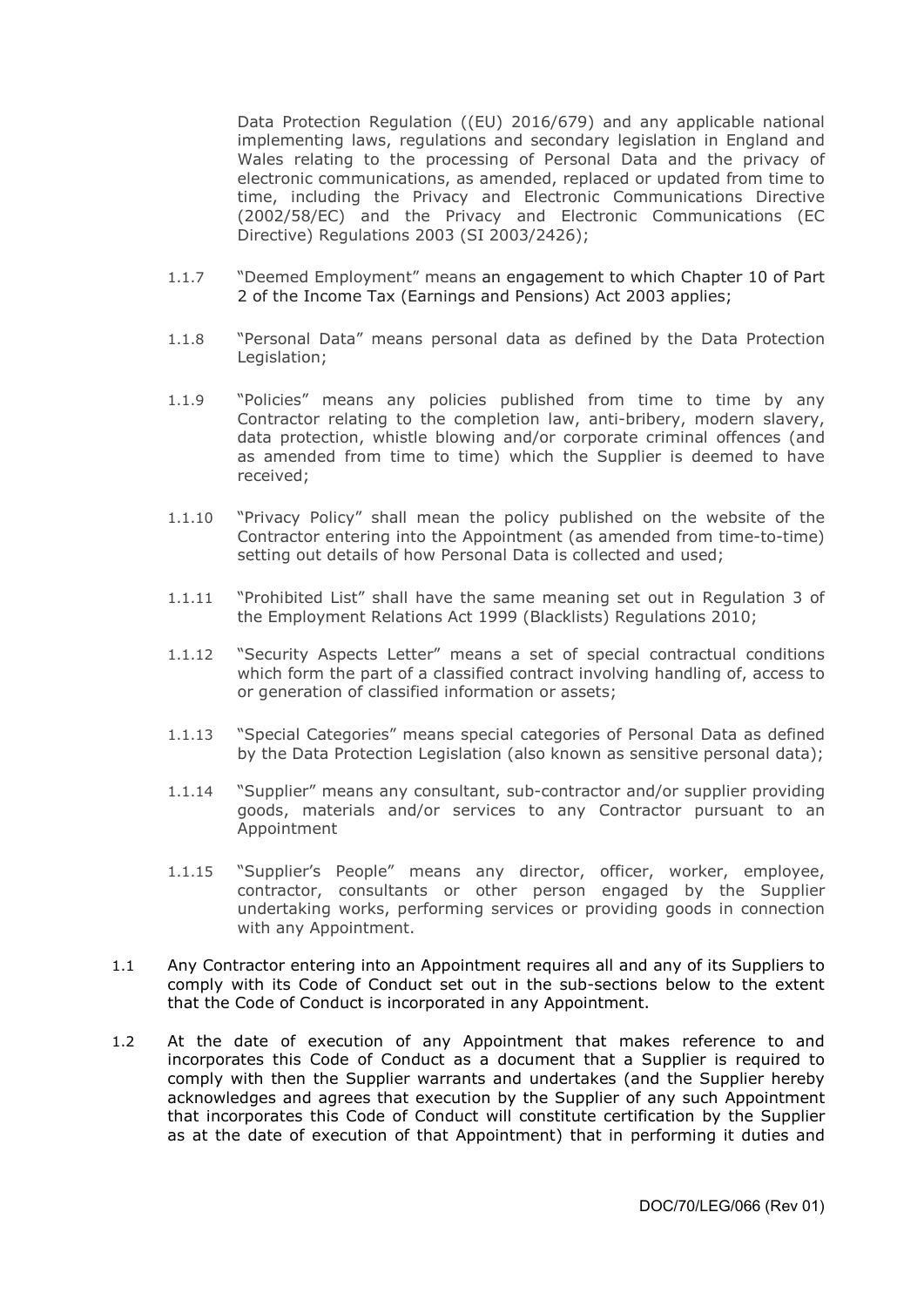providing services, works and/or materials it will comply with all sections of this Code of Conduct and confirmation referred to in this Code of Conduct will be deemed given at the date of any and every Appointment.

### <span id="page-3-0"></span>**2. COMPETITION LAW CODE OF CONDUCT**

- 2.1 The Supplier acknowledges that the Contractor is entitled to receive bona fide competitive tenders from all its Suppliers. The Supplier confirms that each Appointment is a bona fide bid and the Supplier has not fixed or adjusted the rates or prices or sum quoted by or under or in accordance with any agreement with any other party, supplier or competitor.
- 2.2 The Supplier has not restrained, and insofar as it is aware neither it nor any of its own suppliers nor member of its supply chain is restrained, through any agreement, arrangement or an understanding that restricts competition.
- 2.3 In particular the Supplier confirms that:
	- 2.3.1 any tender submitted prior to the conclusion of any Appointment and any Appointment have been carried out independently from and without any agreement or arrangement with any competitor company or other party;
	- 2.3.2 it has not exchanged competitively sensitive information or engaged in discussions that may lead to the co-ordination of competitive behaviour and, in particular, has not shared information about current or future pricing intentions for tenders, or any element that might affect prices or pricing practices, including the exchange of cover prices, nor entered into any arrangement with the aim of fixing or adjusting the amount of any of its prices, rates, tender, contract sum and/or fees;
	- 2.3.3 it has not caused or induced any person to enter into any agreement as is mentioned above;
	- 2.3.4 it has not committed any offence under the Prevention of Corruption Acts 1889 to 1916 nor under section 117 of the Local Government Act 1972;
	- 2.3.5 it has not admitted and/or been found by a relevant regulatory authority to have participated in or undertaken behaviour which is or apparently intended to or has the consequence of significantly restricting competition;
	- 2.3.6 it has not offered or agreed to pay or give any sum of money, inducement or valuable consideration directly or indirectly to any person for doing or having done or causing or having caused to be done any act or omission in relation to any other tender or proposed tender affecting the project the subject of the Appointment;
	- 2.3.7 it has not committed any activity would amount to a breach of any Policy of the Contractor relating to competition law; and
	- 2.3.8 its directors, officers and employees are aware of the requirements of this confirmation and the Supplier has provided adequate training to its staff and employees to ensure compliance.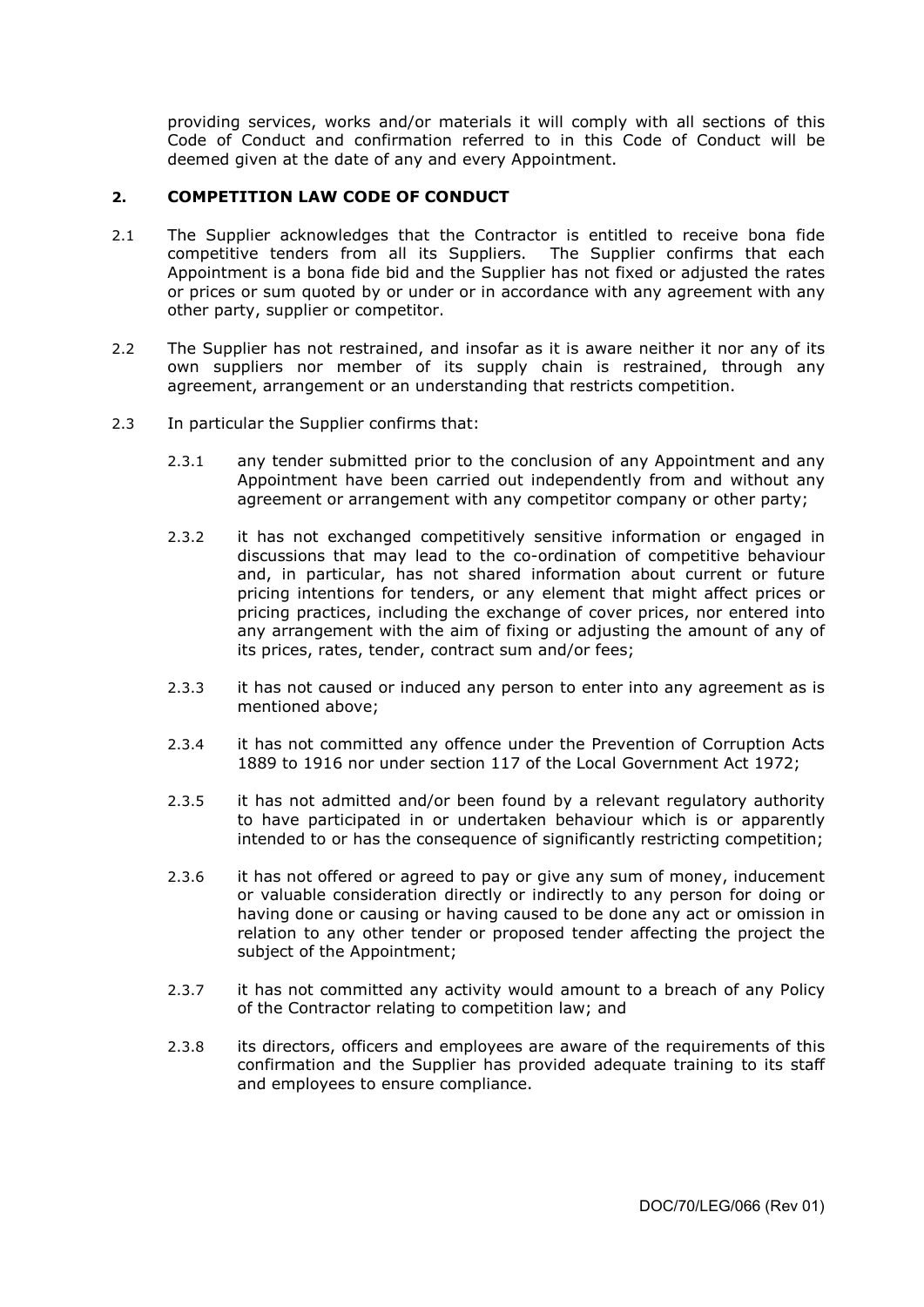- 2.4 The Supplier further undertakes that it shall not do or procure the doing of any acts mentioned in the above while the Appointment remains in place or is enforceable between the Supplier and the Contractor.
- 2.5 The Supplier further acknowledges that any breach of this section of the Code of Conduct relating to competition law shall entitle the Contractor to terminate any Appointment on written notice.

### <span id="page-4-0"></span>**3. ANTI-BRIBERY CODE OF CONDUCT**

- 3.1 The Supplier undertakes that it has not and will not and that its directors, officers and employees have not and will not engage in any Corrupt Activity.
- 3.2 In particular the Supplier confirms that:
	- 3.2.1 it will comply with all applicable laws, regulations and sanctions relating to anti-bribery and anti-corruption including but not limited to the Bribery Act 2010 with a view to preventing any engagement in Corrupt Activity;
	- 3.2.2 it will comply with the Policies relating to Ethics and Anti-bribery published from time to time. Copies are available on request and the Supplier is deemed to have inspected these;
	- 3.2.3 it has and will maintain in place throughout the term of the Appointment its own policies and procedures, including adequate procedures under the Bribery Act 2010, to ensure compliance with this Code and the relevant Policy published by the Contractor and shall enforce them where appropriate;
	- 3.2.4 it will promptly report to the Contractor any request or demand for any undue financial or other advantage of any kind received by you in connection with the performance of the Appointment;
	- 3.2.5 it will provide such evidence of compliance with this Code as the Contractor may reasonably request from time to time;
	- 3.2.6 it will ensure that any person associated with the Supplier is undertaking works, performing services or providing goods in connection with the Appointment does so only on the basis of a written contract which imposes on and secures from such person terms equivalent to those imposed on you in this Code. The Supplier shall be responsible for the observance and performance by such persons of the relevant terms, and shall be directly liable to the Contractor for any breach by such persons of any of the relevant terms;
	- 3.2.7 it has not committed any activity would amount to a breach of any Policy of the Contractor relating to ethics and anti-bribery; and
	- 3.2.8 the Supplier's People are aware of the requirements of this confirmation and the Supplier has provided adequate training to its staff and employees to ensure compliance.
- 3.3 The Supplier further undertakes that it shall not do or procure the doing of any acts mentioned in the above while the Appointment remains in place or is enforceable between the Supplier and the Contractor.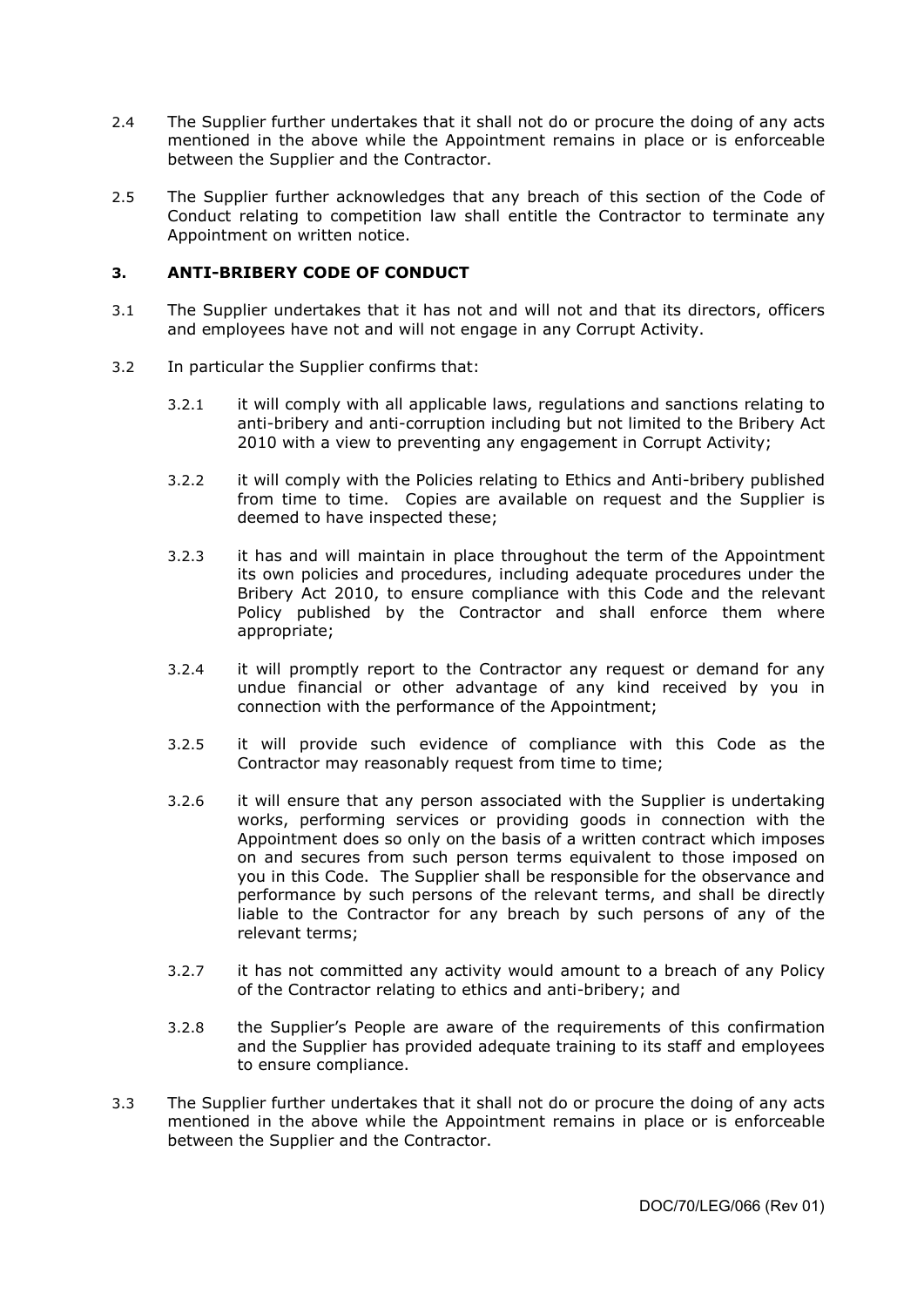3.4 The Supplier further acknowledges that any breach of this section of the Code of Conduct relating to Ethics and Anti-Bribery shall entitle the Contractor to terminate any Appointment on written notice.

# <span id="page-5-0"></span>**4. CRIMINAL CORPORATE OFFENCES CODE OF CONDUCT**

- 4.1 The Supplier shall , and shall procure that the Supplier's People shall:
	- 4.1.1 not engage in any activity, practice or conduct which would constitute either:
		- 4.1.1.1 a UK tax evasion offence within the meaning of section 45(4) of the CFA 2017 ("UK Tax Evasion Offence");
		- 4.1.1.2 a foreign tax evasion offence within the meaning of section 46(5) of the CFA 2017 ("Foreign Tax Evasion Offence"); or
		- 4.1.1.3 a facilitation of UK Tax Evasion Offence within the meaning of section 45(5) of the CFA 2017; or
		- 4.1.1.4 facilitation of Foreign Tax Evasion Offence within the meaning of section 46(6) of the CFA 2017; or
		- 4.1.1.5 failure to prevent a Facilitation Offence within the meaning of sections 45 or 46 of the CFA 2017.
	- 4.1.2 comply with the Contractor's policies in relation to the criminal facilitation of tax evasion as set out within the Criminal Finances Act 2017;
	- 4.1.3 have and shall maintain in place such policies and procedures as are both reasonable to prevent the facilitation of tax evasion by another person (including employees of the Supplier, any authorised sub-contractors and any associated persons) and to ensure compliance with paragraph 4.1 of this section of the Code of Conduct.
- 4.2 A breach of this section of the Code of Conduct shall be deemed a material breach of any Appointment.
- 4.3 For the purposes of this Code of Conduct, the meaning of reasonable prevention procedure shall be determined in accordance with any guidance issued under section 47 of the Criminal Finances Act 2017 and a person associated with the Supplier, its supply chain and any Associated Persons as defined within the Criminal Finances Act 2017.

# <span id="page-5-1"></span>**5. HMRC - OFF PAYROLL WORKING RULES CODE OF CONDUCT**

5.1 The Supplier shall engage the Supplier's People on a bona fide basis and shall pay all salary, pay and fees to which the Supplier's People are entitled to by virtue of the services provided (including as applicable paid holiday, pension and the national living wage). The Supplier shall ensure that all applicable income tax National Insurance Contributions and State Social Security Contributions are deducted and paid and shall not engage any workers via an off-shore intermediary or in a manner that would otherwise contravene prevailing HMRC rules or guidance.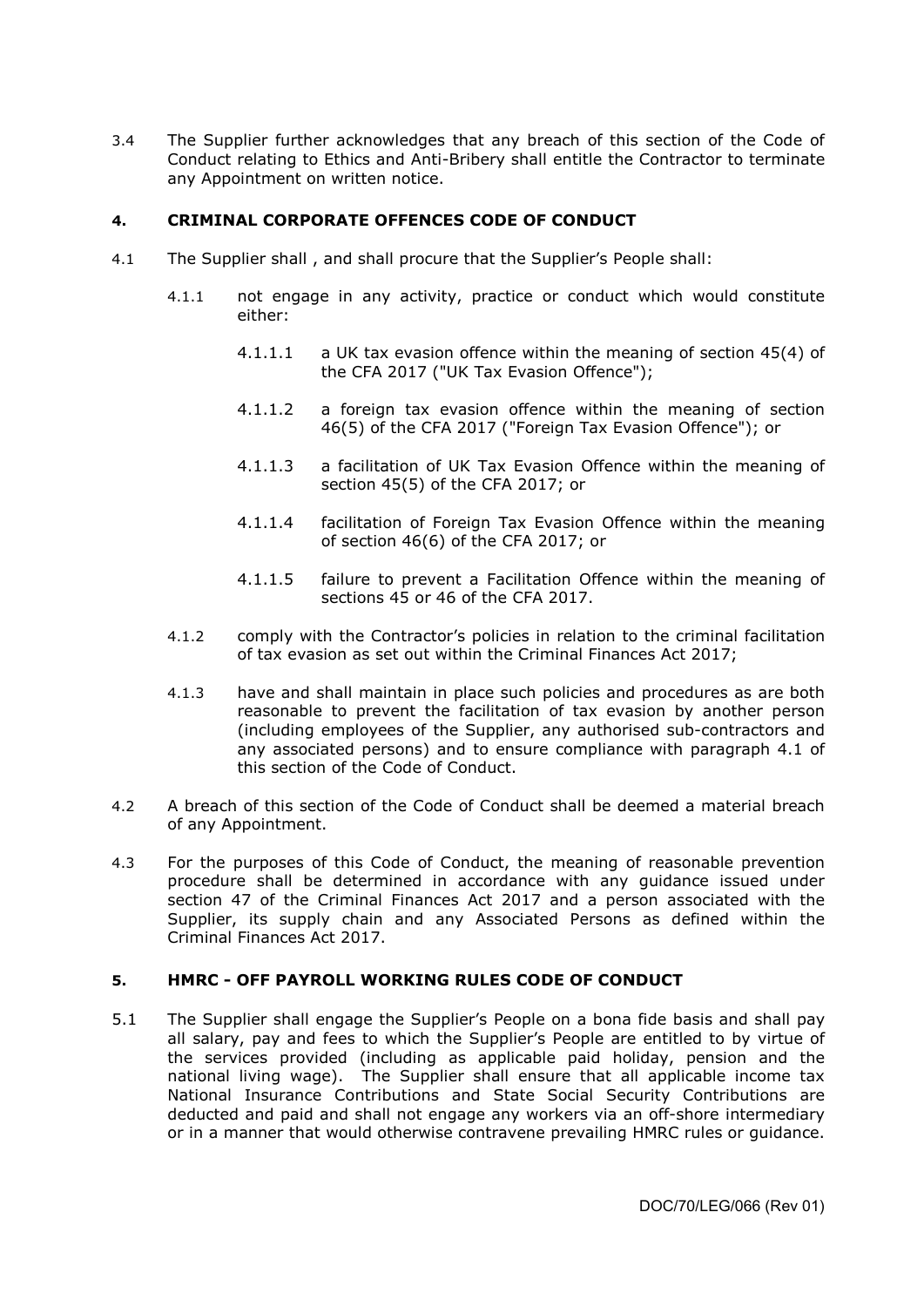The Supplier shall indemnify and hold harmless the Contractor against any breach of this clause.

5.2 The Supplier shall not without the prior written consent of the Contractor engage the Supplier's People via a personal service company, intermediary or any similar arrangement that may give rise to Deemed Employment. Where written consent is provided the Supplier shall, and shall procure that the Supplier's People shall, promptly give to the Contractor all such information and documentation as it may reasonably require from time to time in order for the Contractor to determine whether the appointment is or will be Deemed Employment and, if the Contractor does so determine, the Supplier shall provide all necessary assistance to the Contractor and provide all required information to the Supplier's People so that the Contractor may deduct tax or national insurance contributions from the fees payable to the Supplier. The Supplier shall indemnify and hold harmless the Contractor against a breach of the requirements of this clause.

# **6 RIGHT TO WORK AND MODERN SLAVERY CODE OF CONDUCT**

- 6.2 The Supplier shall only provide Supplier's People who have the right to work in the United Kingdom and shall at all times comply with the Immigration Asylum and Nationality Act 2006 and other relevant UK legislation or equivalent legislation as well as any regulations and codes of practice and shall carry out appropriate checks and maintain records.
- 6.3 All of the Supplier's People attending sites shall undertake 'Pre-Enrolment' via the Contractor's online induction system or such other induction procedure as directed by the Contractor before being admitted to sites. No work is to be undertaken by the Supplier's People until they are signed in and have had their induction and acknowledged method statements if applicable.
- 6.4 The Contractor shall be entitled to conduct announced or unannounced visits to the offices of the Supplier and/or any immigration checks at any site at any time with which the Supplier shall, and shall procure that the Supplier's People shall comply with. Evidence of appropriate checks shall be provided by the Supplier the Contractor on demand.
- 6.5 The Supplier undertakes that in performing its obligations under any Appointment it shall, and shall ensure that Supplier's People undertaking works, performing services or providing goods in connection with any Appointment shall comply with the legislation referred to in Section 54 of the Modern Slavery Act 2015 and any Policy published by the Contractor relating to Modern Slavery (as amended from time to time) which the Supplier is deemed to have received.
- 6.6 In particular the Supplier confirms that:
	- 6.6.1 it has not and will not and shall procure that the Supplier's People will not engage in any activity which would amount to a breach of the legislation referred to in Section 54 of the Modern Slavery Act 2015 and/or the Contractor's Policy relating to Modern Slavery;
	- 6.6.2 it will maintain in place throughout the term of any Appointment its own policies, including adequate procedures under the Modern Slavery Act 2015 to ensure compliance, and will shall enforce them where appropriate and shall ensure that any person associated with it who is undertaking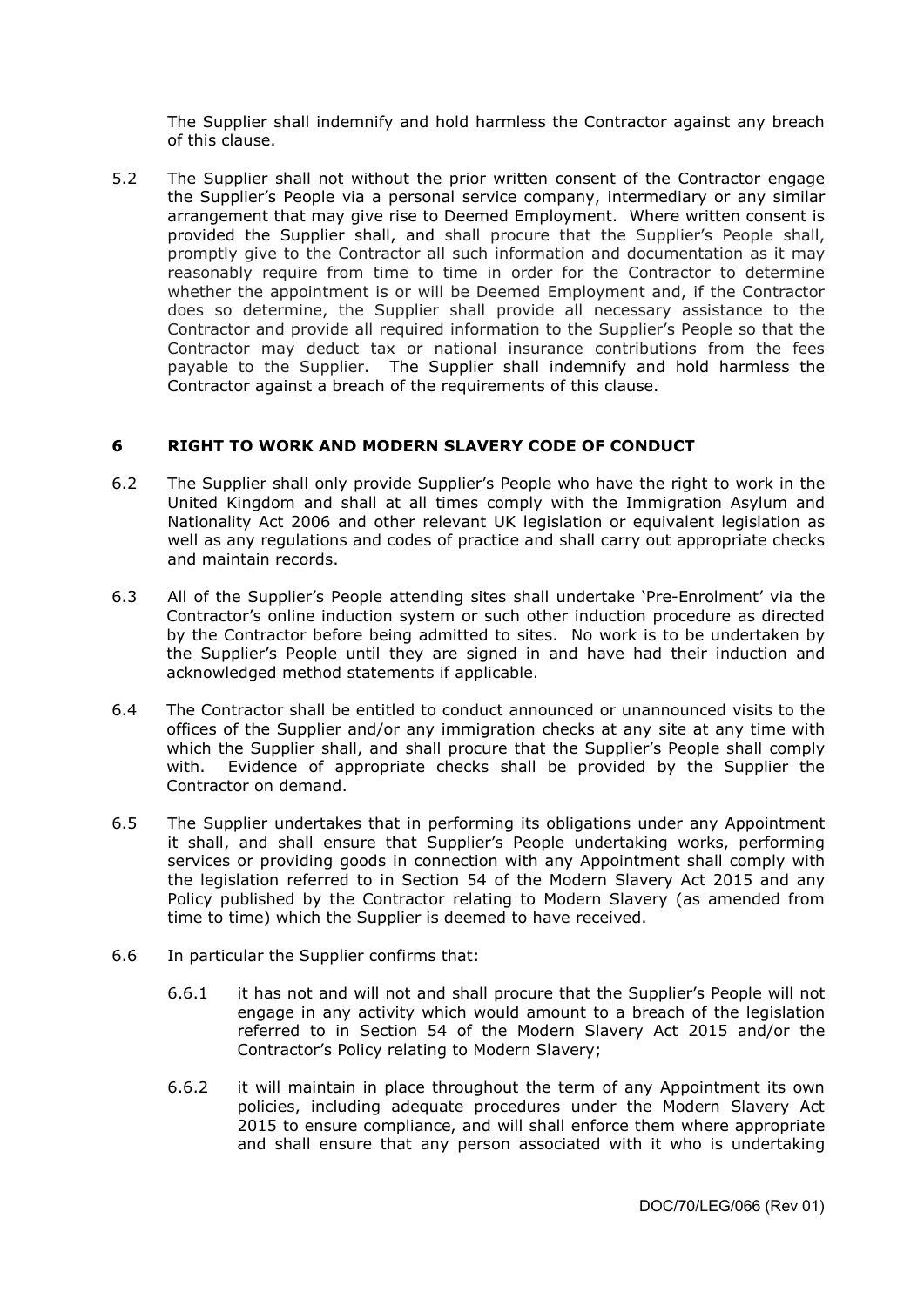works, performing services or providing goods in connection with the Appointment does so only on the basis of a written contract which imposes on and secures from such person terms equivalent to those imposed on the Supplier. The Supplier confirms it shall be responsible for the observance and performance by such persons of such terms, and shall be directly liable to the Contractor for any breach by such persons of any of such terms;

- 6.6.3 if its business has a turnover in excess of thirty six million pounds sterling (£36,000,000) (as such threshold may be amended pursuant to the Modern Slavery Act 2015) it has published a slavery and human trafficking statement in accordance with Section 54 of the Modern Slavery Act 2015;
- 6.6.4 it shall promptly report to the Contractor any actual or potential breaches of these obligations and/or any suspected slavery or human trafficking in a supply chain which has a connection with the services, works or materials being provided to the Supplier under any Appointment;
- 6.6.5 it grants the Contractor a right to audit and request evidence of compliance with these obligations as the Contractor may reasonably request from time to time and shall take all reasonable and necessary steps to comply in a timely manner with such requests.
- 6.7 The Supplier further undertakes that it shall not do or procure the doing of any acts mentioned in the above while any Appointment remains in place or is enforceable between the Supplier and the Contractor.
- 6.8 The Supplier further acknowledges that any breach of this section of the Code of Conduct relating to modern slavery shall entitle the Contractor to terminate any Appointment on written notice.

# <span id="page-7-0"></span>**7 WHISTLEBLOWING CODE OF CONDUCT**

- 7.2 The Supplier undertakes that in performing its obligations under the Appointment it shall, and shall procure that the Supplier's People shall comply with all applicable laws, regulations and sanctions relating to whistleblowing and any Policy published by the Contractor from time to time relating to whistleblowing which the Supplier is deemed to have received.
- 7.3 In particular the Supplier confirms that:
	- 7.3.1 it has and will maintain in place throughout the term of any Appointment adequate policies and procedures for employees, workers and officers to raise workplace concerns relating to the issues covered by this Code of Conduct, including adequate protections and a mechanism for safetly making qualifying or protected disclosures in the public interest as defined by s.43A and 43B of the Employment Rights Act 1996,and shall ensure compliance with such legislation and any Policy published by the Contractor from time to time relating to whistleblowing, and shall enforce them where appropriate; and
	- 7.3.2 it grants the Contractor a right to audit and request evidence of compliance with these obligations as the Contractor may reasonably request from time to time and shall take all reasonable and necessary steps to comply in a timely manner with such request.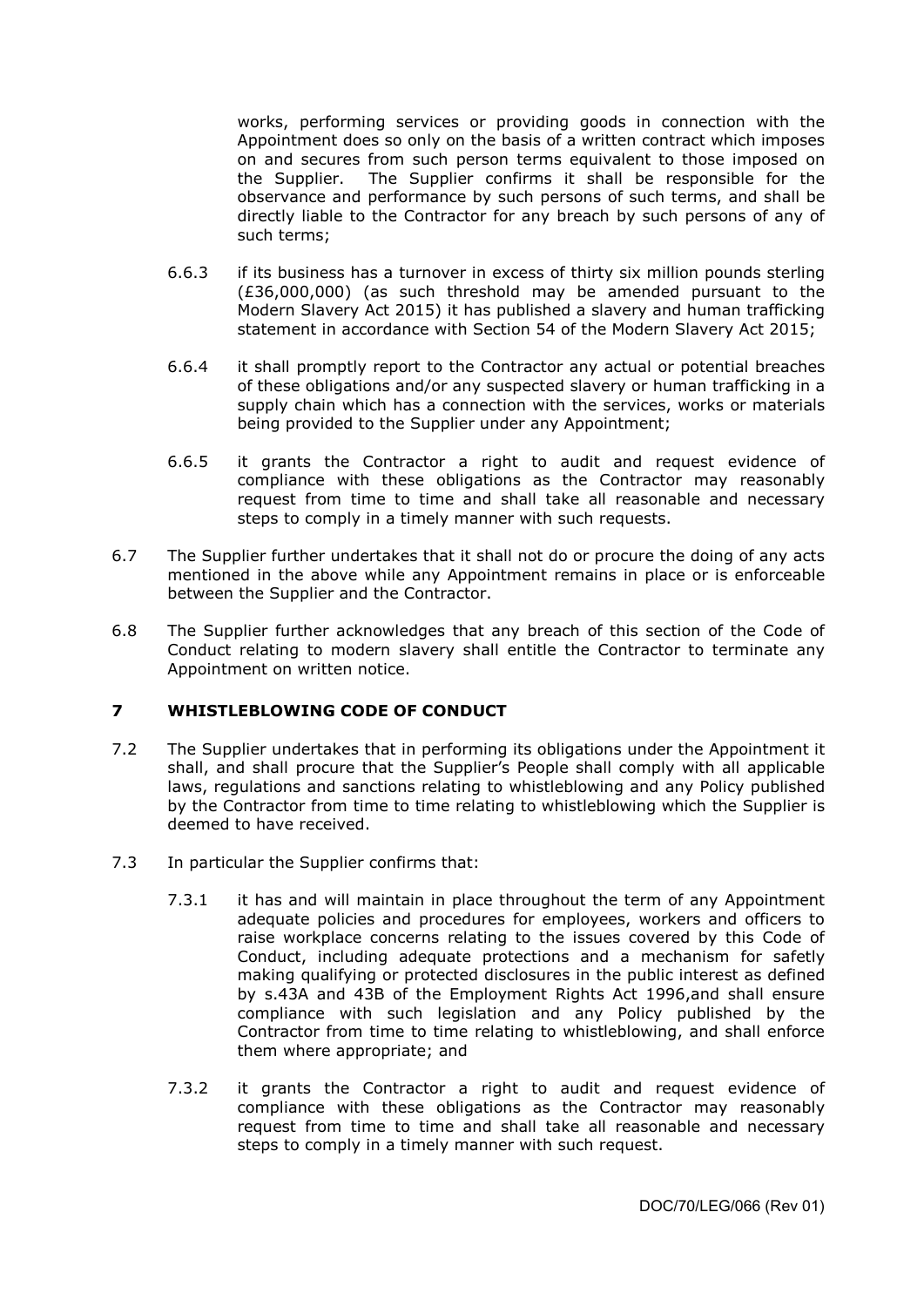7.4 The Supplier further acknowledges that any breach of this section of the Code of Conduct relating to whistleblowing shall entitle the Contractor to terminate any Appointment on written notice.

# <span id="page-8-0"></span>**8 DATA PROTECTION CODE OF CONDUCT**

- 8.2 The Supplier undertakes that in performing its obligations under any Appointment it shall, and shall procure that the Supplier's People shall comply with the Data Protection Legislation and any Policy published by the Contractor relating to data protection (as amended from time to time) which the Supplier is deemed to have received.
- 8.3 The Supplier shall hold and maintain all necessary registrations with the Information Commissioner's Officer (or any replacement authority) appropriate to its processing activities, and will provide the Contractor with evidence of registration on request.
- 8.4 To the extent that the Supplier is required to provide to the Contractor Personal Data including Special Categories of Personal Data relating to any of its Supplier's People in connection with or as required by the Appointment, the Supplier will ensure that is does so lawfully and in accordance with the Data Protection Legislation and shall give such notifications and procure such consents as required by law including notifying affected individuals of the Privacy Policy.
- 8.5 The Supplier acknowledges that it may be necessary for the Contractor or any entity associated with the Contractor or any employer, client, funder, joint venture partner, external agent, framework partner, and/or professional adviser to process personal data and information or any Special Category relating to the Supplier's People relating to any Appointment and for compliance with applicable procedures, laws and regulations as appropriate. On the same basis such information may be transferred to other offices of the Contractor or to other third parties for administration and other purposes in connection with any Appointment and where it is necessary or desirable to do so.
- 8.6 Where it is necessary for the Supplier to provide Personal Data to the Supplier as part of the services, works or activities required by the Appointment the Supplier shall act as Data Processor unless otherwise stated in the Appointment. The Supplier shall:
	- 8.6.1 process Personal Data only on the documented instructions of the Contractor and only for the purpose stated in this Code or in the Appointment;
	- 8.6.2 not cause or permit Personal Data to be transferred outside the United Kingdom without the prior written consent of the Contractor;
	- 8.6.3 be entitled to disclose Personal Data to the Supplier's People as reasonably necessary in order to perform its obligations under any Appointment but only to the extent that it ensures the reliability of such persons; procures from them an obligation of confidentiality; ensures that they have undertaken training in Data Protection Legislation and the handling of Personal Data (and shall procure that the Supplier's People will attend additional training provided by the Contractor as may be reasonably requested); and ensure that they have understanding od their obligations in relation to Personal Data;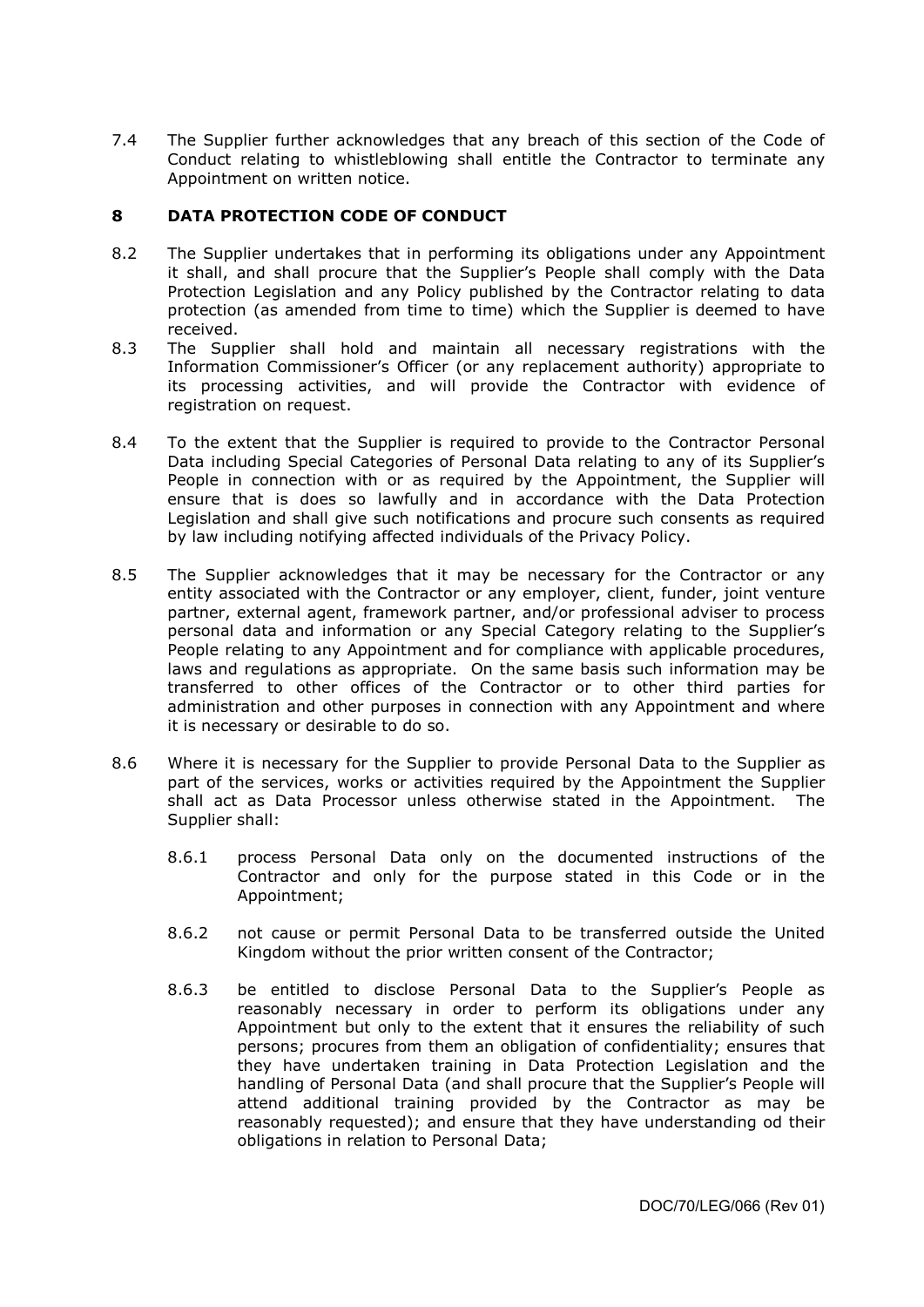- 8.6.4 put in place appropriate technical and organisational measures to protect personal data and/or any Personal Data against accidental or unlawful destruction or accidental loss, alteration, unauthorised disclosure or access, and which provide a level of security appropriate to the risk represented by the processing and the nature of the data to be protected and in accordance with the Contractor's data security policies (as amended from time-to-time);
- 8.6.5 shall not sub-contract the processing of Personal Data in the performance of works, services or obligations under the Appointment to a third party without the Supplier's written consent, and where such consent is given the Supplier shall include in any subcontract or appointment which involves the processing of Personal Data the same requirements for data processing to those required by this Code and the Appointment;
- 8.6.6 notify the Contractor within two (2) working days of receipt by it of any request to exercise a data subject's rights or a complaint or request relating to the Contractor's obligations under the Data Protection Legislation and shall take no further steps in relation to the same until such time that it receives an instruction in writing to do so from the Contractor and will assist the Contractor in responding to any request from a data subject
- 8.6.7 ensure compliance with the Contractor's obligations under the Data Protection Legislation with respect to security, breach notifications, data protection impact assessments and consultations with supervisory authorities or regulators and shall provide the Contractor with a copy of the its data protection and data security policies conforming to the Data Protection Legislation;
- 8.6.8 keep detailed, accurate and up-to-date written records regarding any processing of the Personal Data it carries out for the Contractor, including but not limited to, the access, control and security of the personal data, any sub processors, the processing purposes, categories of processing, and a general description of the technical and organisational security measures;
- 8.6.9 ensure that when the shared Personal Data is no longer required or on termination or expiry of the applicable Appointment or when requested by the Contractor (whichever is sooner) the Supplier shall comply with any relevant instructions set out in the Appointment. If the Appointment is silent the Supplier shall securely return to the Contractor or on instructions of the Contractor securely destroy the Personal Data (including all copies) in its possession in line with the Data Protection Legislation; and
- 8.6.10 shall grant the Contractor a right to audit and request such other evidence of compliance with these obligations and/or allows and facilitates the audit of the procedures (which shall include the right to enter premises and/or view any systems) as the Contractor may reasonably request from time to time and shall take all reasonable and necessary steps to comply in a timely manner with such requests;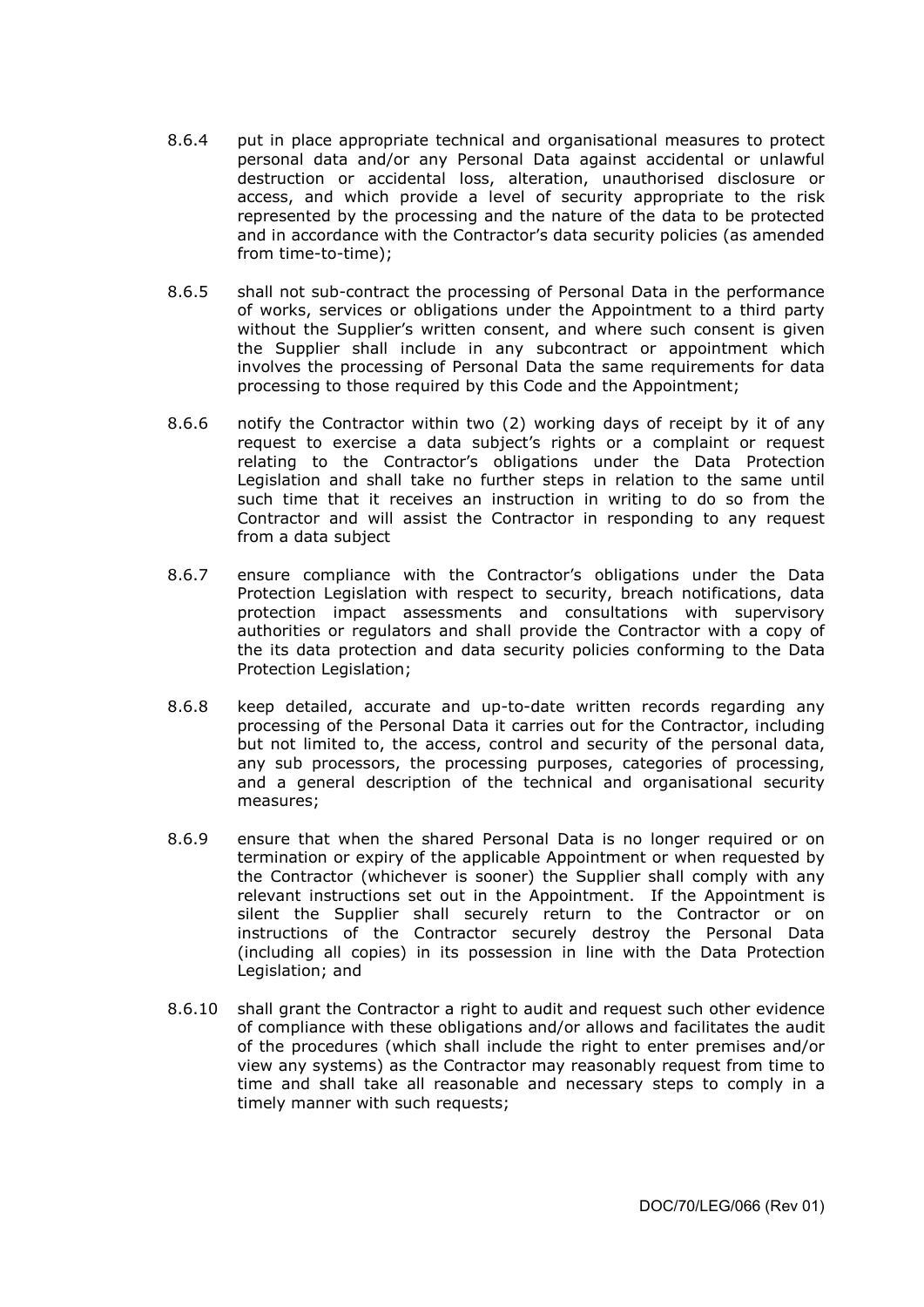- 8.7 If the Appointment specifies that the Supplier is to be a joint Data Controller or a Data Controller in common with the Contractor the Supplier will notify the Contractor without undue delay on becoming aware of any breach of the Data Protection Legislation in relation to such personal data providing full details of the said breach (including the categories and number of shared personal data records and the data subjects concerned); the likely consequences of such breach; and the measures taken or proposed to address such breach and mitigate any possible adverse effects.
- 8.8 Where the Appointment primarily involves data processing incidental to the construction, refurbishment or maintenance of occupied properties it is agreed that the Supplier shall act as Data Processor and the Data Controller shall be the Contractor, unless otherwise stated in the Appointment. The particulars relevant to the Suppliers role as Data Processor shall in these circumstances be:

| Categories<br>of<br>Data<br>Subjects  | the Contractor's employee's, workers,<br>sub-<br>$\bullet$<br>contractors, consultants or others<br>persons<br>engaged by the Contractor;<br>tenants, residents, owners, inhabitants, patients,<br>$\bullet$<br>students and/or occupiers of buildings, properties<br>and developments;                                                                                                                                                                             |
|---------------------------------------|---------------------------------------------------------------------------------------------------------------------------------------------------------------------------------------------------------------------------------------------------------------------------------------------------------------------------------------------------------------------------------------------------------------------------------------------------------------------|
| Subject Matter                        | instructions, works orders, property lists contract<br>$\bullet$<br>documents and schedules whether provided<br>verbally, in writing or via an electronic portal or<br>scheduling system;                                                                                                                                                                                                                                                                           |
| Nature and purposes of<br>processing: | to survey, inspect and itemise relevant works or<br>$\bullet$<br>activities;<br>to obtain<br>access to sites, buildings<br>and<br>$\bullet$<br>properties;<br>to undertake and complete the relevant works or<br>$\bullet$<br>activities;<br>to undertake repair and remedy defects relating<br>$\bullet$<br>to the works;<br>to support any additional needs of the occupier;<br>$\bullet$<br>to support the safety and safeguarding of<br>$\bullet$<br>personnel; |
| Type of Personal Data:                | Customer Data (including any pastoral of special<br>$\bullet$<br>needs notifications)<br>Occupiers Data (including any pastoral of special<br>$\bullet$<br>needs notifications)                                                                                                                                                                                                                                                                                     |

8.9 Where the Appointment primarily involves providing services to the Contractor in connection with employees and workers or prospective employees or workers it is agreed that the Supplier shall act as Data Processor and the Data Controller shall be the Contractor, unless otherwise stated in the Appointment. The particulars relevant to the Suppliers role as Data Processor shall in these circumstances be:

| Categories | $\sim$ of $\sim$ |  | Data • the Contractor's employee's, workers, sub- |  |  |  |
|------------|------------------|--|---------------------------------------------------|--|--|--|
| Subjects   |                  |  | contractors, consultants or others persons        |  |  |  |
|            |                  |  | engaged by the Contractor;                        |  |  |  |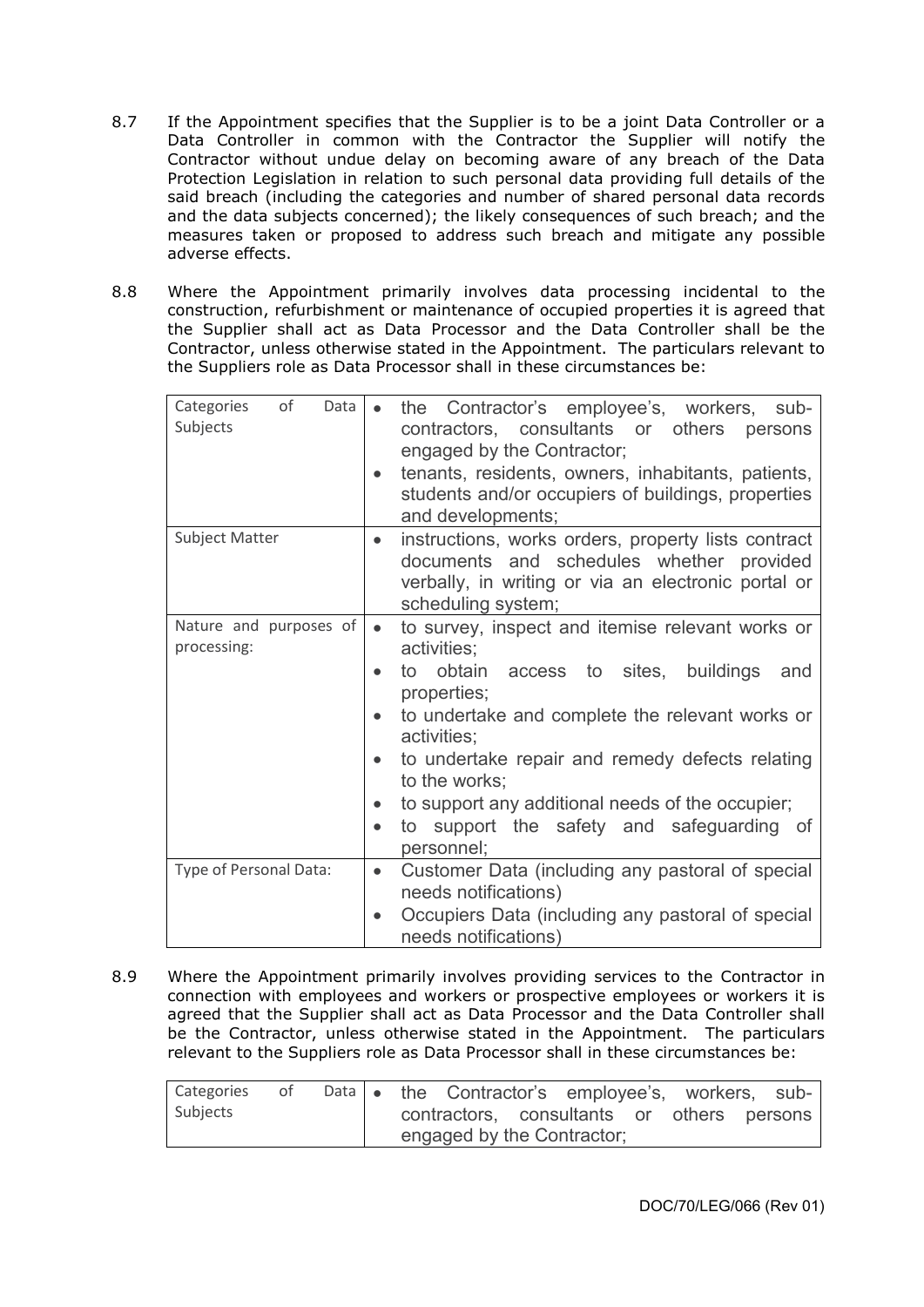| <b>Subject Matter</b>  | as set out in the Appointment;                                  |
|------------------------|-----------------------------------------------------------------|
| processing:            | Nature and purposes of $\bullet$ as set out in the Appointment; |
| Type of Personal Data: | Human Resources data.                                           |

- 8.10 Where the Appointment relates to processing activity not identified in this Code the particulars relevant to the Suppliers role as Data Processor shall be set out in the Appointment.
- 8.11 The terms of any Appointment relating to data processing activity and the requirements of this Code of Conduct shall be read in conjunction with each other, but in the event of a conflict the requirements of the Appointment shall take priority.
- 8.12 The Supplier will indemnify the Contractor and hold the Contractor harmless against any losses, liabilities, damages, costs (including but not limited to legal fees) and expenses incurred by, or awarded against, the Contractor as a result of:
	- 8.12.1 any breach of this Code; and/or
	- 8.12.2 any act or omission by a sub-processor, sub-contractor, sub-consultant and/or supplier which would have amounted to a breach of any Appointment; and/or
	- 8.12.3 the provisions of this paragraph shall survive termination of any Appointment and/or termination and/or suspension of the engagement with the Supplier and/or the services, works or supply of materials and/or any part or parts thereof.
- 8.13 The Supplier further acknowledges that any breach of this section of the Code of Conduct relating to data protection shall entitle the Contractor to terminate any Appointment on written notice.

# <span id="page-11-0"></span>**9 IT CODE OF CONDUCT**

- 9.2 The Supplier undertakes that in performing its obligations under any Appointment it shall, and shall procure that the Supplier's People shall comply with comply with all applicable laws, regulations and sanctions relating to Information Technology including but not limited to the Computer Misuse Act 1990, the Data Protection Legislation, any other applicable statutes, customer requirements or regulations and any IT Policy published by the Contractor from time to time which the Supplier is deemed to have received.
- 9.3 The Supplier will safeguard data and information systems belonging to the Contractor or any client for all stakeholders affected by its processes and works, to provide, so far as is reasonably practical, visibility and mitigation of associated organisational and operational risks.
- 9.4 The Supplier will protect the information assets belonging to the Contractor and its interested parties from unauthorised or accidental disclosure, modification, denial of access, misuse, loss or destruction through the use of appropriate controls.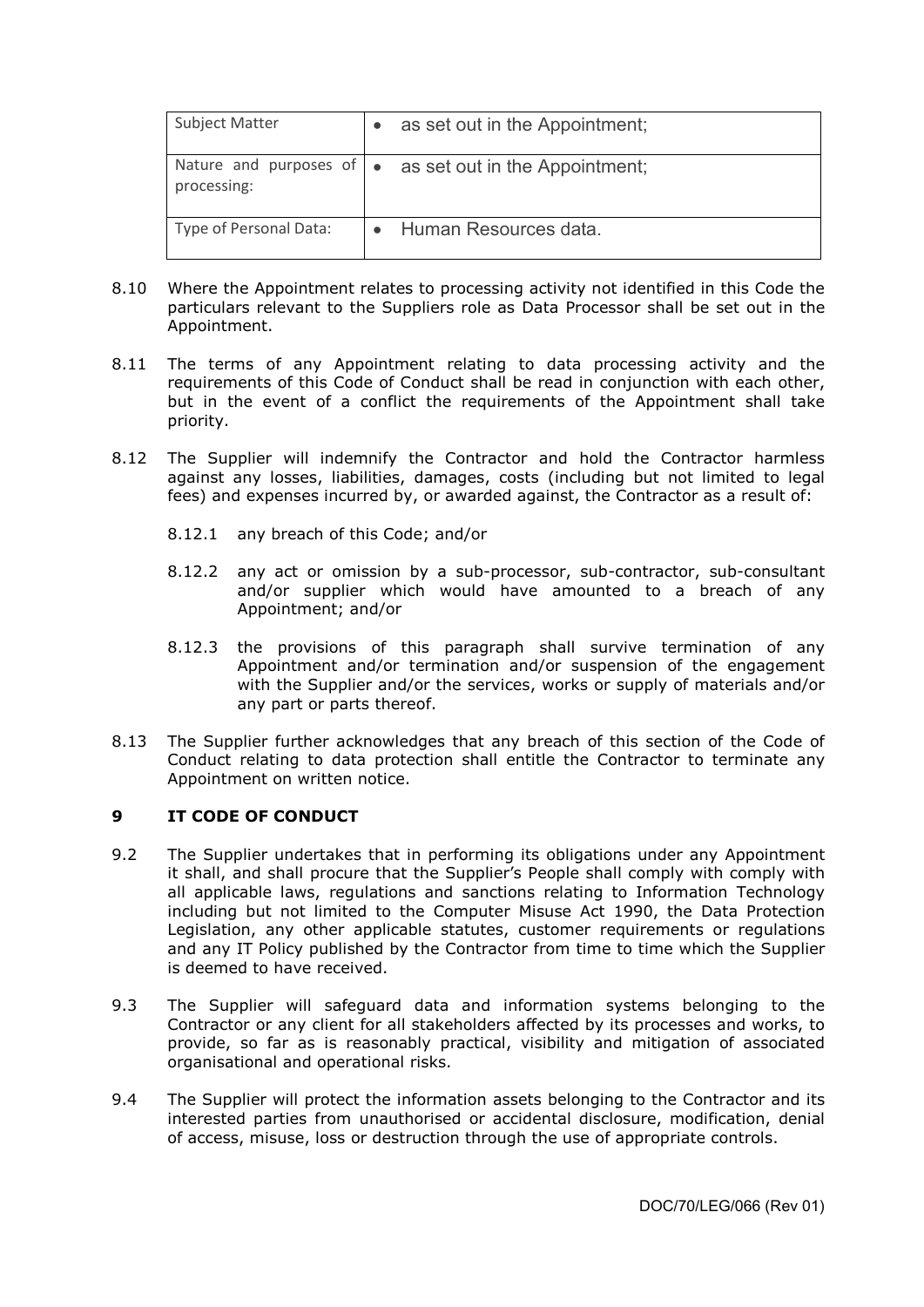- 9.5 As appropriate the Supplier will sign an information exchange agreement with the Contractor.
- 9.6 As appropriate the Supplier will sign a Security Aspects letter with the Contractor.
- 9.7 The Supplier will only permit the use and sharing of information by legitimate users only in accordance with best practice, and in compliance with applicable statutes and regulations.
- 9.8 The Supplier will prevent the introduction of malicious software (malware) on all information systems operated by the Contractor and any interested parties.
- 9.9 The Supplier will have in place security incident management policies and/or procedures, ensuring any security breach is notified to the Contractor if there is an impact on the Contractor or any client.

### <span id="page-12-0"></span>**10 DIGNITY AT WORK CODE OF CONDUCT**

- 10.2 The Supplier undertakes that in performing its obligations under any Appointment it shall, and shall procure that the Supplier's People ensure that everyone is treated fairly and with dignity and respect. The Supplier will comply with all applicable laws relating to dignity at work including the Equality Act (2010), any other applicable statutes, customer requirements or regulations and any Policy published by the Contractor from time to time which the Supplier is deemed to have received.
- 10.3 In particular the Supplier confirms that:
	- 10.3.1 it will promote equality, diversity fairness, inclusion and respect throughout its business;
	- 10.3.2 it is committed to providing all its people with equal opportunities based on merit and potential and not to discriminate or treat anyone less favourably based on a protected characteristic;
	- 10.3.3 provide a harmonious working environment where no form of intimidation or harassment will be tolerated. The following are types of behaviour that are considered unacceptable:
		- 10.3.3.1 bullying and victimisation;
		- 10.3.3.2 unwanted physical conduct;
		- 10.3.3.3 unwanted verbal conduct;
		- 10.3.3.4 unwanted non-verbal conduct.

### <span id="page-12-1"></span>**11 SAFEGUARDING CODE OF CONDUCT**

11.2 The Supplier undertakes that in performing its obligations under any Appointment it shall, and shall procure that the Supplier's People ensure that anyone who is engaged with young people or vulnerable adults understand their safeguarding duties. The Supplier will comply with all applicable laws in relation to safeguarding, any applicable statutes, customer requirements or regulations and any safeguarding Policy published by the Contractor from time to time which the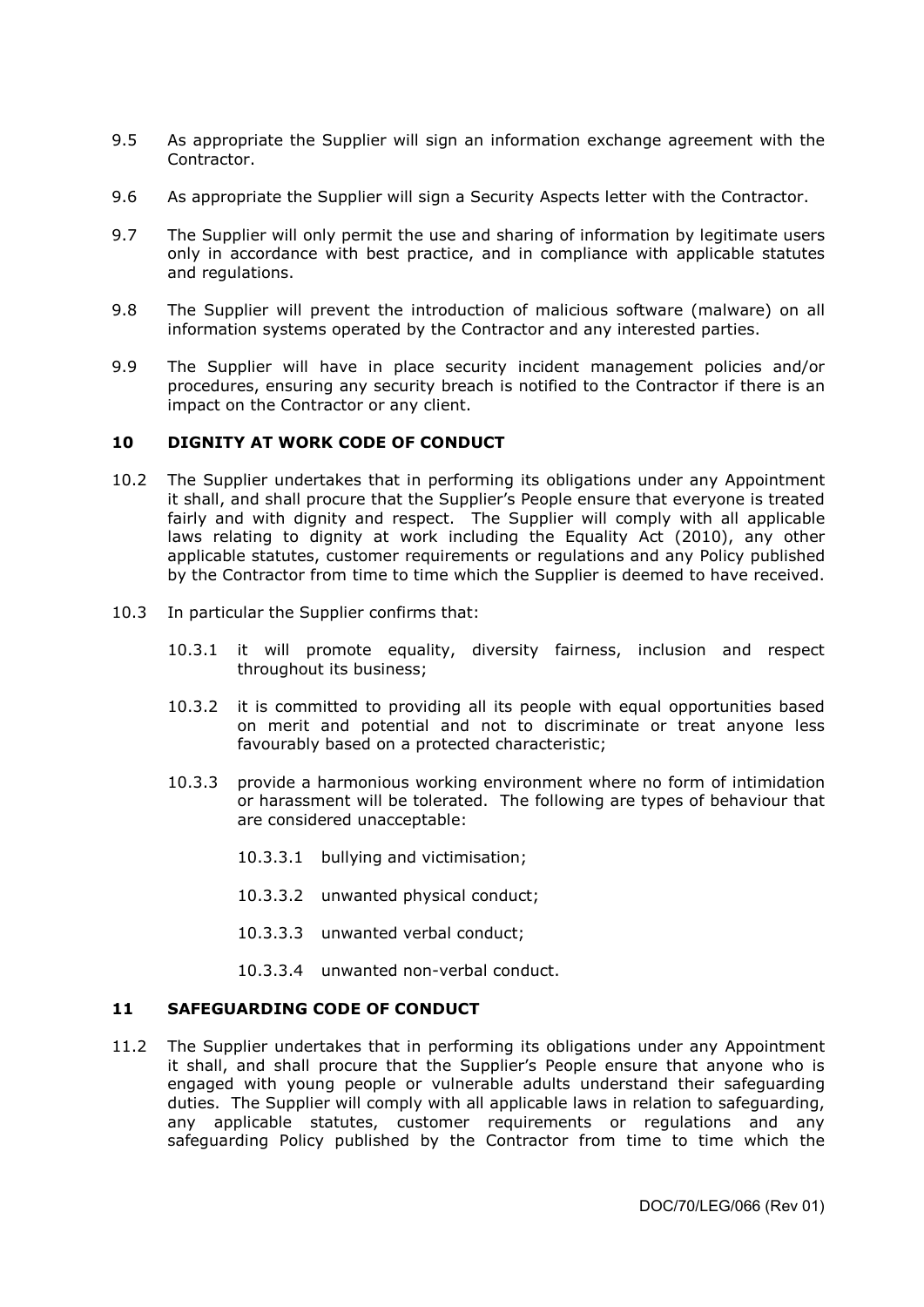Supplier is deemed to have received. For the purposes of this code of conduct safeguarding means:

- 11.2.1 protection from abuse and neglect;
- 11.2.2 promotion of health and development; and
- 11.2.3 ensuring safety and care.
- 11.3 The Supplier understands that as part of the Contractor's contractual obligations it there are a range of activities where this is applicable:
	- 11.3.1 tenants, residents, owners, inhabitants, patients student and/or occupiers of sites, properties or buildings;
	- 11.3.2 work experience;
	- 11.3.3 work placements;
	- 11.3.4 site visits;
	- 11.3.5 apprenticeships;
	- 11.3.6 bring your child to work days.

### <span id="page-13-0"></span>**12 CODE OF ETHICS**

- 12.2 The Supplier shall apply the following good business principles when working with the Contractor. These include but are not limited to the following commitments:
	- 12.2.1 to safeguard the health, safety and welfare of all of those involved in, or affected by, any activities is of paramount importance, to promote an 'All Safe' culture where health and safety is everyone's responsibility. Mental health is also an important part of the health and safety agenda;
	- 12.2.2 to recognise that activities have the potential to affect both the natural and built environments, now and in the future. To discharge activities and duties in a responsible manner, in line with internal policies, and by complying with all relevant environmental legislation;
	- 12.2.3 to continually seek to minimise the impact of operations by reducing carbon emissions intensity and construction waste intensity, and by maximising diversion of waste from landfill;
	- 12.2.4 to strive to avoid creating nuisance from operations. The Supplier will be courteous and sensitive in how they behave, interact and work in neighbourhoods, clearly aligning our commitment to sustainable development and investment in the communities in which they work;
	- 12.2.5 to procure goods, works and services in accordance with our Sustainable Procurement Policy. This requires you to ensure that the materials and services used on behalf of clients are responsibly, sustainably and ethically sourced, as well as providing the best value;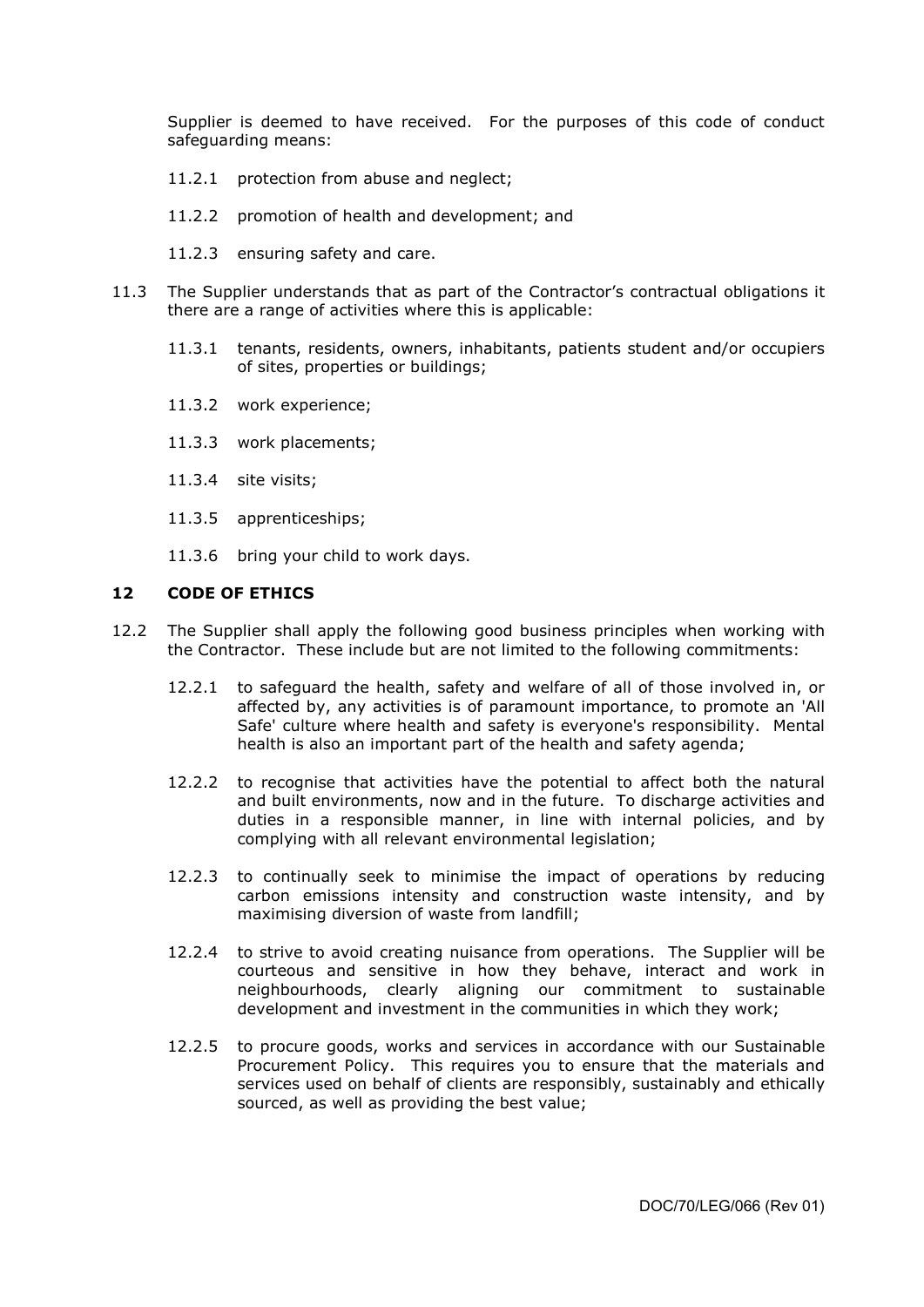- 12.2.6 to commit to ensuring that fair contract prices and terms are applied and respected. A flexible and transparent early payment scheme to be made available;
- 12.2.7 to recognise moral and ethical responsibility to do all that we can to ensure the industry is slavery free;
- 12.2.8 to align strategies and operational activities with the United Nations Global Compact principles in the areas of human rights, labour, environment and anti-corruption;
- 12.2.9 to oppose all forms of 'blacklisting'. To not use a 'Prohibited List', or any other compilation of vetting information, whether in relation to the engagement of the direct workforce, or labour through supply chain partners;
- 12.2.10 to act professionally, fairly and with integrity in all dealings and relationships. The Supplier undertakes that in performing its obligations under any Appointment it shall ensure that its directors, officers and employees, will not offer, promise to pay to anyone, or request, agree to accept, or receive bribes – or otherwise breach applicable laws on bribery and corruption;
- 12.2.11 to comply with UK and EU competition law, and commit to preserving free, fair and efficient competition;
- 12.2.12 to commit to building open relationships with tax authorities and to following a policy of full disclosure in order to effect the timely settlement of tax affairs and to remove uncertainty in any business transactions;
- 12.2.13 the Supplier understands that the Contractor values honesty and integrity and demonstrates our openness and transparency through annual public reporting of externally audited and verified financial performance, social impact and sustainability achievements;
- 12.2.14 to invite feedback from stakeholders to help improve business activities;
- 12.2.15 to promote equal opportunities, and understand that a diverse workforce brings fresh ideas, experiences and perspectives to the industry and builds complementary teams. To treat each other with fairness, dignity and respect in line with the protected characteristics under the Equality Act 2010. To not tolerate or condone any form of discrimination;
- 12.2.16 to be objective, and justify any decisions made. To avoid any situation which could lead to a conflict of interest, for example, managing or conducting business with an individual where a personal relationship or dispute exists and where such a circumstance may or does develop, it will be disclosed in full;
- 12.2.17 to commit to the highest standards of quality, probity, openness and accountability, to encourage concerns about suspected wrong-doing to be raised without fear of reprisal and be confident that these will be thoroughly investigated and dealt with;